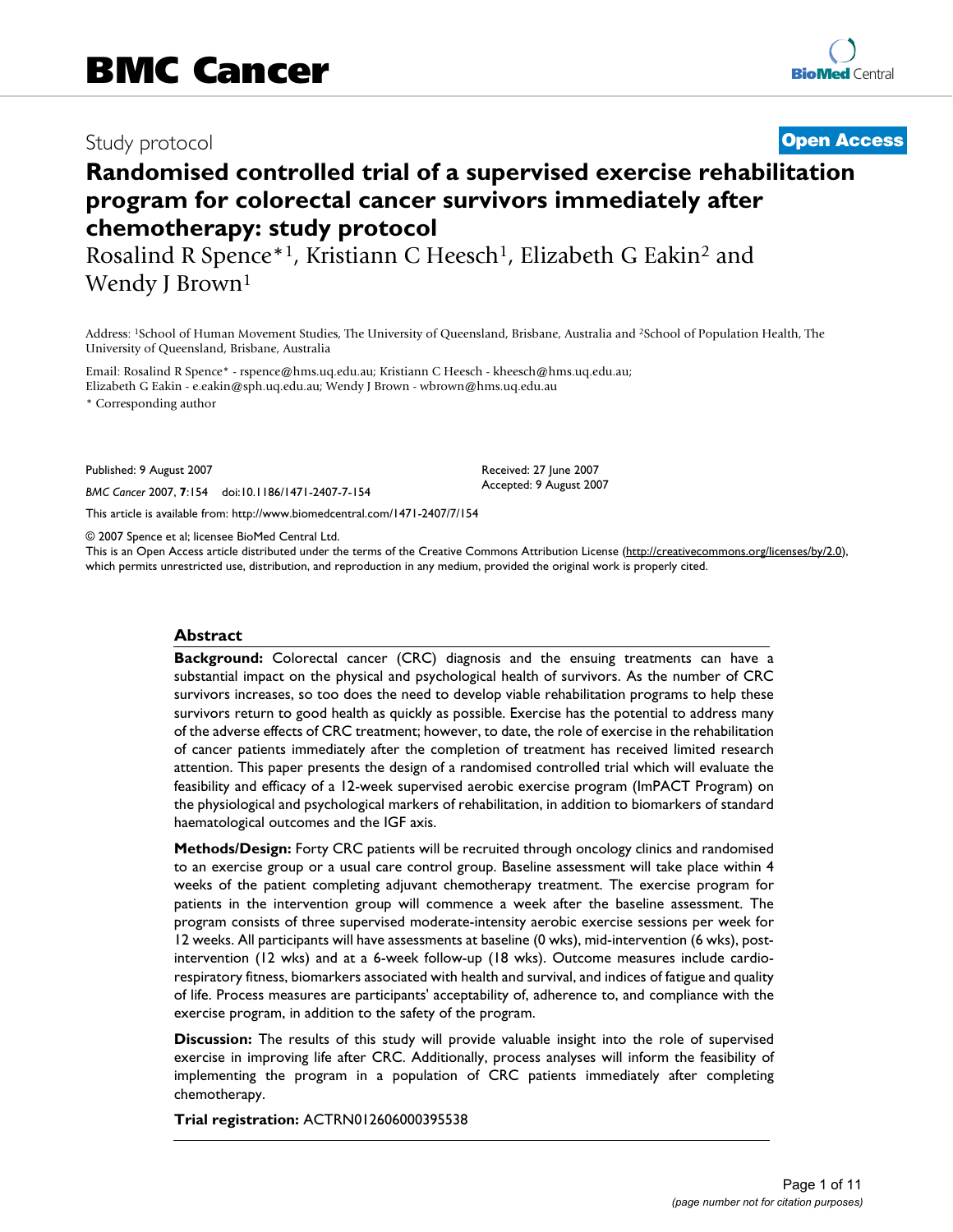# **Background**

Although early detection of and treatment for colorectal cancer (CRC) have improved, the burden of this disease remains high. One million new cases of CRC were diagnosed worldwide in 2002, which was just under 10% of the world's total cancer incidence. In developed countries, where western lifestyles make the disease more common, incidence of CRC is second only to lung cancer [1].

Due to the relatively good overall prognosis for CRC patients, in 2002 approximately 351 000 people in developed countries were living with CRC within 5 years of diagnosis [1]. The majority of these patients underwent surgery and, depending on the characteristics of the tumour, chemotherapy and/or radiation. Although chemotherapy and radiation can greatly improve survival, they are toxic and often cause side effects that remain even after treatment is completed [2,3]. For these reasons CRC, as well as a number of other cancers, is increasingly becoming viewed as a chronic illness requiring longer-term management [4].

Although rehabilitation from cancer treatment continues until an individual recovers any major loss of function (a length of time which differs for every survivor), Courneya and Friedenreich [5] have suggested that the period from treatment completion to 3 to 6 months post-treatment be described as the 'rehabilitation' phase. As is the case for cardiac rehabilitation, the goal of rehabilitation after cancer treatment is to restore the person to good health as quickly as possible, which for cancer survivors means addressing the acute side effects resulting from the inherent toxicity of cancer treatment [5]. Common physiological and psychological side effects that remain after treatment include fatigue, reduced quality of life, decreased cardio-respiratory fitness, weight change, sleeping disorders, suppression of the immune system, and an increased risk of cancer recurrence and other chronic diseases [5,6]. These side effects can persist for months and even years following treatment completion; however, as the majority of the acute effects of treatment are concentrated within the first 3 to 6 months post-treatment, this is the time period in which survivors have the greatest need for rehabilitation [5]. Furthermore, many survivors report unanticipated fear and 'emptiness' after completing treatment, in part because they experience a relatively sharp down-turn in active medical and social support and they receive little, if any, information about what to expect following treatment completion [7].

Exercise has the potential to be an effective and feasible component of cancer rehabilitation. The rationale for the use of exercise programs in the rehabilitation of cancer survivors is two-fold. First, considerable evidence has accumulated over recent decades indicating that exercise and physical activity reduce symptoms and improve wellbeing among people with chronic diseases, such as diabetes, hypertension, coronary heart disease, chronic obstructive pulmonary disease, obesity, arthritis, and osteoporosis [8]. Given the successful use of exercise rehabilitation programs in addressing the symptoms of increased fatigue and reduced quality of life for cardiac patients, it is reasonable to expect that exercise would address these side effects in cancer patients. Second, there is a growing body of evidence, primarily from the breast cancer field, that suggests that exercise can play an important role in cancer management across the cancer experience, from diagnosis to survival [5,6,9-14]. Results from intervention studies suggest that exercise programs can have positive impacts on fatigue [15,16], quality of life [14], fitness [17], and immune function [18] among both cancer patients and long-term survivors. Moreover, evidence suggests that exercise is safe and feasible in cancer survivor populations [19].

During the past 20 years numerous cross-sectional and longitudinal have demonstrated that individuals who exercise regularly have a lower risk of developing CRC than sedentary individuals [11]. More recently, results from prospective observational studies have shown a protective association between physical activity or exercise after CRC diagnosis and survival [20,21].

Although evidence provides a strong rationale for the use of exercise in the rehabilitation of CRC patients, the question remains whether exercise interventions after CRC treatment will yield similar benefits to those seen with other chronic diseases and other cancer populations and whether a protective association between physical activity and CRC survival can be demonstrated through biologically plausible mechanisms monitored in an experimental intervention trial.

One biologically plausible hypothesis to explain the impact of exercise on CRC risk and prognosis is that exercise may decrease insulin-like growth factor (IGF) bioavailability via insulin-mediated changes in concentrations of insulin-like growth factor binding proteins (IGFBP) [22]. IGF-I plays a critical role in cellular proliferation and survival [22], and elevated levels have been associated with increased CRC risk [23]. In contrast, high pre-diagnosis levels of IGFBP-3 have been associated with prolonged survival after treatment [24]. If exercise programs can modulate the IGF axis, the risk of new primary cancers and cancer recurrence may be reduced. One study has provided evidence that exercise can impact biomarkers relevant to the IGF axis: Fairey et al [25] reported significant physiological changes in IGF-I, IGFBP-3 and IGF-I:IGFBP-3 molar ratio after 15 weeks of moderate-intensity exercise training in breast cancer survivors who were, on average,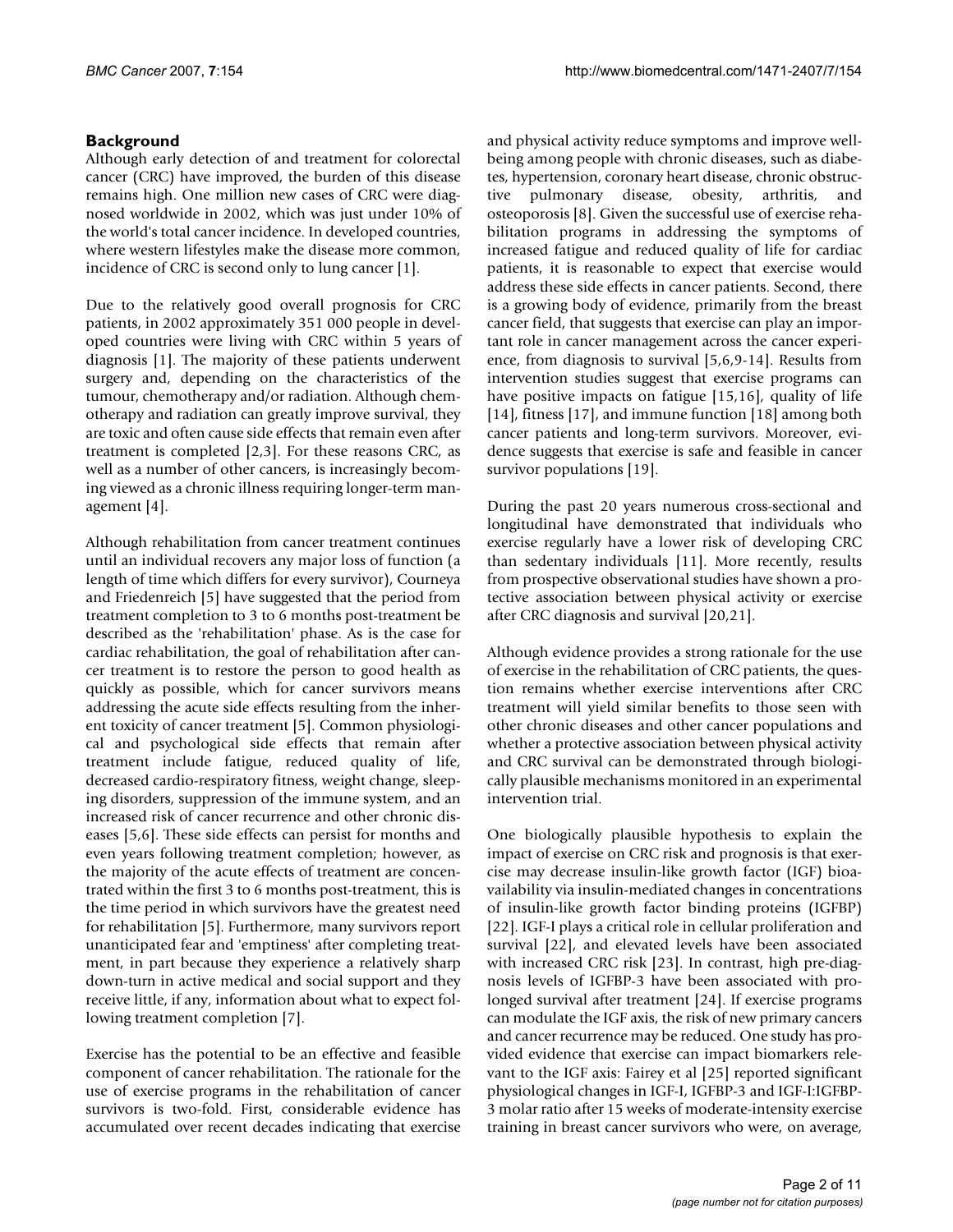14 months post-treatment. The clinical significance of these results and whether they can be replicated in CRC survivors is unknown. It is possible that similar changes could be evoked in a CRC population, and on the basis of the results of the observational studies, these changes could improve long-term prognosis.

Overall, evidence from previous studies suggests a strong rationale for offering exercise interventions in CRC survivors after treatment. However, the effectiveness of exercise on the 3- to 6-month rehabilitation of CRC survivors has not been investigated. For the general post-treatment time period (i.e. the broad period from treatment completion onwards), exercise intervention studies have predominately included breast cancer survivors [25-38] or mixed cancer populations [39-46]. Only one study of an exercise program after treatment exclusively recruited CRC survivors, but the intervention was not during the early 'rehabilitation' time period [47]. Although the intervention in that study was only two weeks in duration and the participants were heterogeneous in terms of the number of weeks since they completed treatment (from 4 – 40 weeks post-treatment), the exercise intervention was found to have a positive impact on CRC survivors' psychological and physiological health. To date only one previous study has focused specifically on rehabilitation in the time period immediately following treatment and that was with a breast cancer population. Hutnick and colleagues [27] offered a supervised exercise program commencing within 2–9 weeks of completion of breast cancer treatment and found that a moderate-intensity exercise program improved fitness and immune function and was both safe and feasible in a post-chemotherapy population.

Given that no study has evaluated the benefits of an exercise rehabilitation program for CRC survivors in the early rehabilitation period, there is much to be gained from evaluating the feasibility and efficacy of an exercise program in this population. Of particular need is a well designed, randomised controlled trial of CRC survivors. In light of the limited evidence supporting a beneficial role of exercise for CRC survivors immediately after treatment, the aim of this study is to investigate the effect of a supervised exercise program on the rehabilitation of CRC survivors immediately after treatment. As a phase one trial, the study will be tightly controlled for intervention parameters, such as exercise type, frequency, intensity and duration. Outcomes include changes in psychological and physiological markers of rehabilitation, in addition to biomarkers of standard haematological outcomes and the IGF axis. The process evaluation will focus on feasibility, recruitment, program safety, participant compliance with the intensity and duration of the exercise prescribed, and participant perceptions of the exercise program. The process evaluation is expected to yield information on factors that may increase or hamper the effectiveness of the program, information that may be crucial to the diffusion of the intervention if the program is found to be effective.

We hypothesize that the exercise program will be acceptable and safe for CRC survivors, that they will attend 90% of the exercise sessions and will comply with their exercise prescription. Additionally, we hypothesise that participants in the intervention group will have greater improvements in fitness, fatigue and quality of life and greater positive changes in IGF-1 and IGFBP-3 concentrations than those in a 'usual-care' control group. The results of this study will provide valuable new information about the role of exercise in improving CRC rehabilitation and survivorship.

# **Methods/Design**

# *Overall aims of the study*

To examine the effects of the ImPACT Program (I'm Physically Active after Cancer Treatment), a supervised exercise program commenced within 4 weeks of completing chemotherapy treatment, on psychological and physiological markers of rehabilitation in CRC survivors and to evaluate the feasibility of implementing such a program.

# *Primary aims*

#### *Outcome Evaluation*

1. To examine the effects of a supervised exercise program commenced within 4 weeks of completing chemotherapy treatment on cardio-respiratory fitness, biomarkers associated with health and survival, and indices of fatigue and quality of life in CRC survivors.

# *Process Evaluations*

2. To assess the acceptability of the ImPACT Program to CRC survivors, their adherence to the exercise program, and their compliance with the prescribed duration and intensity during supervised exercise sessions.

3. To assess the safety of the exercise program by monitoring adverse events and changes in participants' haematological markers.

# *Patient Recruitment*

Forty patients who are due to complete adjuvant chemotherapy treatment for CRC within the duration of the study recruitment period will be recruited from oncology clinics in Brisbane, Queensland, Australia. Ethical approval for this study has been obtained from the participating hospitals as well as from The Medical Research Ethics Committee of The University of Queensland.

The treating oncologist will identify patients who are potentially eligible (patients undergoing adjuvant chemo-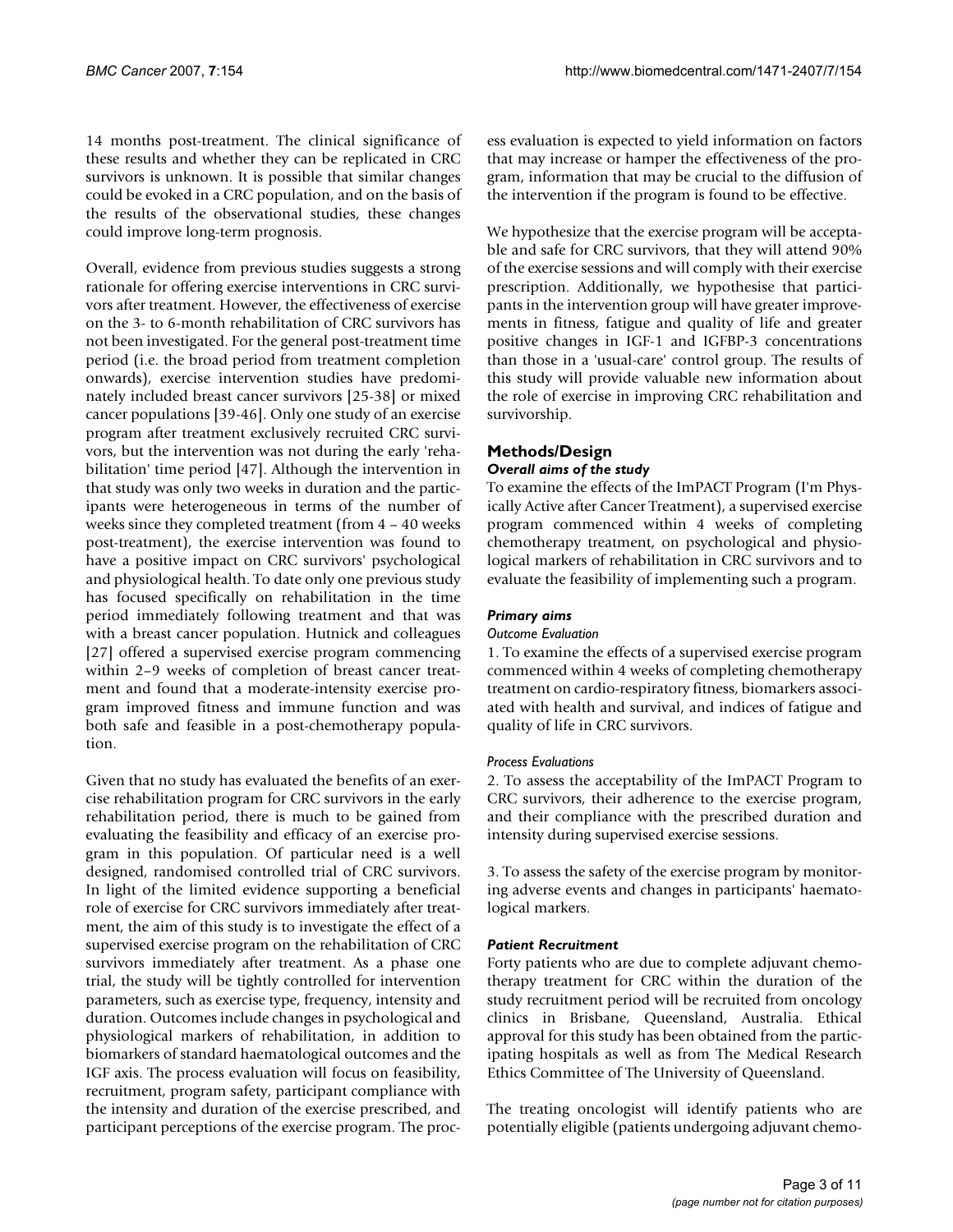therapy for CRC). A member of the clinic staff will then provide information about the program to these patients and seek permission for the program coordinator (RS) to make contact with the patients. The program coordinator will contact consenting patients to provide information about the study requirements and assess them for eligibility. Eligible patients who initially agree to join the program will be given a description of the program and, if still interested, required to give written informed consent prior to baseline testing, which will occur within 4 weeks of treatment completion.

Patients will be recruited and will start the program on a 'rolling' basis, with an estimated 5 patients recruited per month for 9 months (based on the current rate of patient completion at the recruiting clinic). Forty patients are expected to have been recruited and to have completed involvement in the study within a 12-month period. It is expected that results will be reported within 12 months of the completion of the study.

# *Patient inclusion criteria*

a. Aged between 18 and 75 years, with confirmed CRC (stage I-III).

b. Treated for CRC with surgery before then completing adjuvant chemotherapy treatment within the 4 weeks prior to enrolment in the study.

c. Non-smokers (not having smoked during the previous 12 months).

d. Able to read, write and understand English.

e. Willing and able to attend supervised exercise sessions 3 times a week for a period of 12 weeks, with an intention of achieving a 90% attendance.

*Patient exclusion criteria* a. Metastatic or incurable CRC.

b. Physical/psychiatric impairments that would seriously impair physical mobility.

c. Known contraindications for exercise (as assessed by a pre-screening questionnaire modified from the Sports Medicine Australia Pre-Exercise Screening System 2005 [48]).

# *Study Design*

This study is designed as a two-group randomised controlled trial (see figure 1 for flow of participants). After baseline testing, patients will be allocated to either an intervention group that receives the exercise program (EX) or a control group that receives 'usual-care' (CG). The exercise program will last 12 weeks and will start within one week of baseline testing. To reduce drop-out of CG participants, they will be offered an exercise program after completing the final study assessment. Outcome measures will be assessed at baseline, at the mid-intervention time point of 6 weeks, in the week after the intervention period and 6 weeks after the intervention is completed (weeks 0, 6, 12 and 18).

# *Randomisation*

To ensure that the study groups are balanced for potentially confounding variables, a dynamic form of randomisation called 'minimisation' [49,50] will be used to allocate patients to either EX or CG. Confounding variables for which the groups will be balanced are: age (< 50 years of age or  $\geq 50$  years of age), sex, and self-report physical activity history ('never regularly physically active' or 'regularly physically active before and/or during treatment'). Randomisation will be performed by a computer program designed for this purpose [51]. Participants will be randomised at the completion of the baseline testing.

# *Power calculation and sample size*

Fatigue was chosen as the primary outcome for computing sample size. Data used in the computation are from an intervention with breast cancer survivors, as very little research has been conducted with CRC survivors. Courneya et al [32] reported a clinically significant decrease of 9.3 ( $\pm$  10.2) in fatigue scores (as measured by the FACTfatigue scale, the same tool to be used in this study), between baseline and the completion of a 15-week intervention, among participants enrolled in a supervised exercise program. A sample of 14 participants per group will allow us to detect a change of this magnitude (i.e. 14% difference) in FACT scores pre- to post-intervention and between groups post-intervention, with a power of 80% and an alpha level of 0.05. Assuming a 30% drop out rate, we will need to recruit 40 participants, 20 in each group, to allow us to detect these differences in fatigue.

# *Intervention*

Participants randomised to EX will complete an aerobic exercise session on three days of the week for 12 weeks. All sessions will be completed under the guidance and supervision of an exercise physiologist. These sessions will be scheduled for a time and location that is mutually convenient to the participant and exercise physiologist.

EX participants will commence the program with sessions of 20 minutes in duration (plus 5-minute warm-up and 5 minutes cool-down at a light intensity) and with the guidance of the exercise physiologist, will increase by week 10 to a duration of 40 minutes (plus warm-up and cooldown). Similarly, exercise sessions will commence at a 'moderate' intensity (approximating 40–50% of heart rate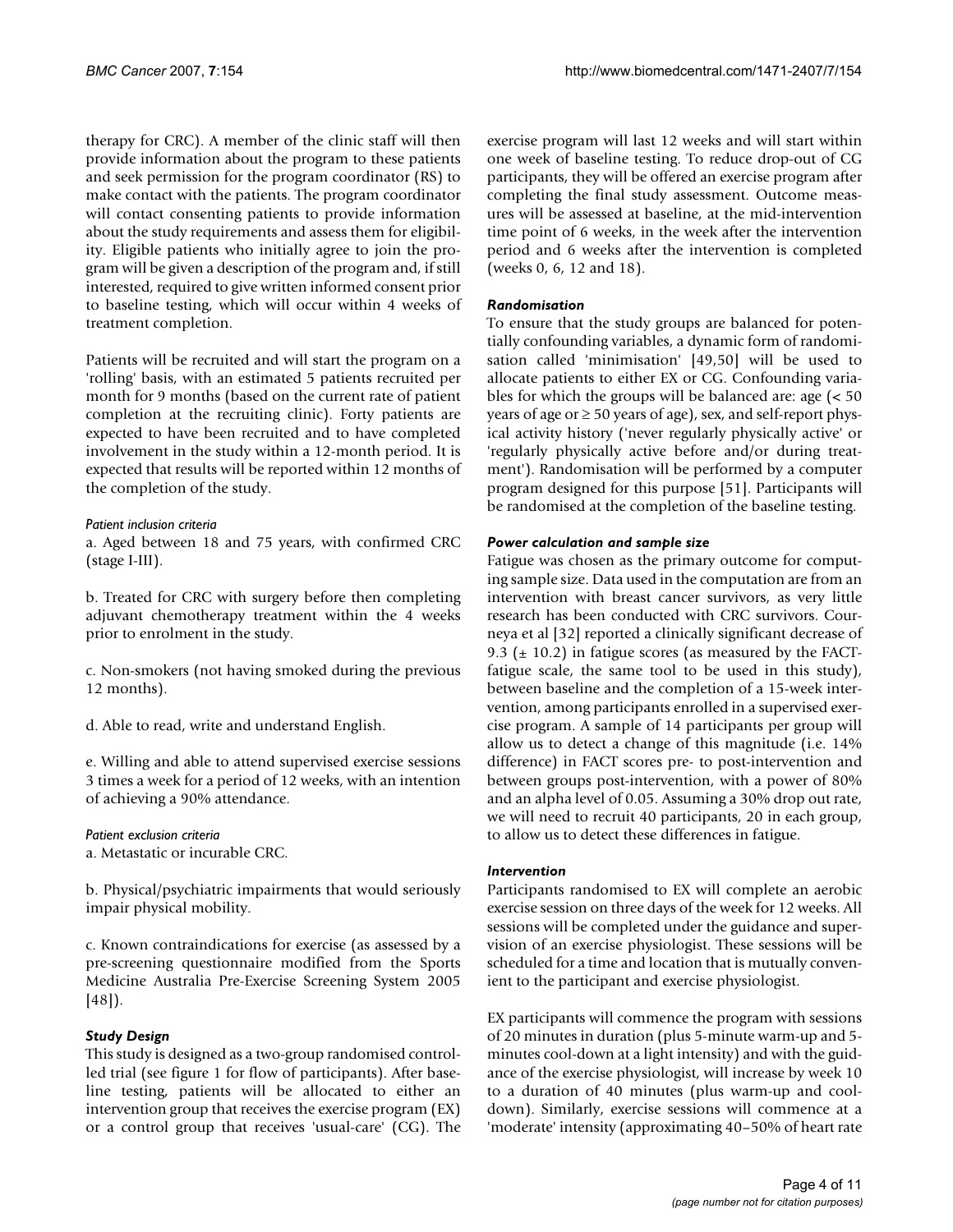# **Timeline**



#### Figure 1 Flow of participants through study.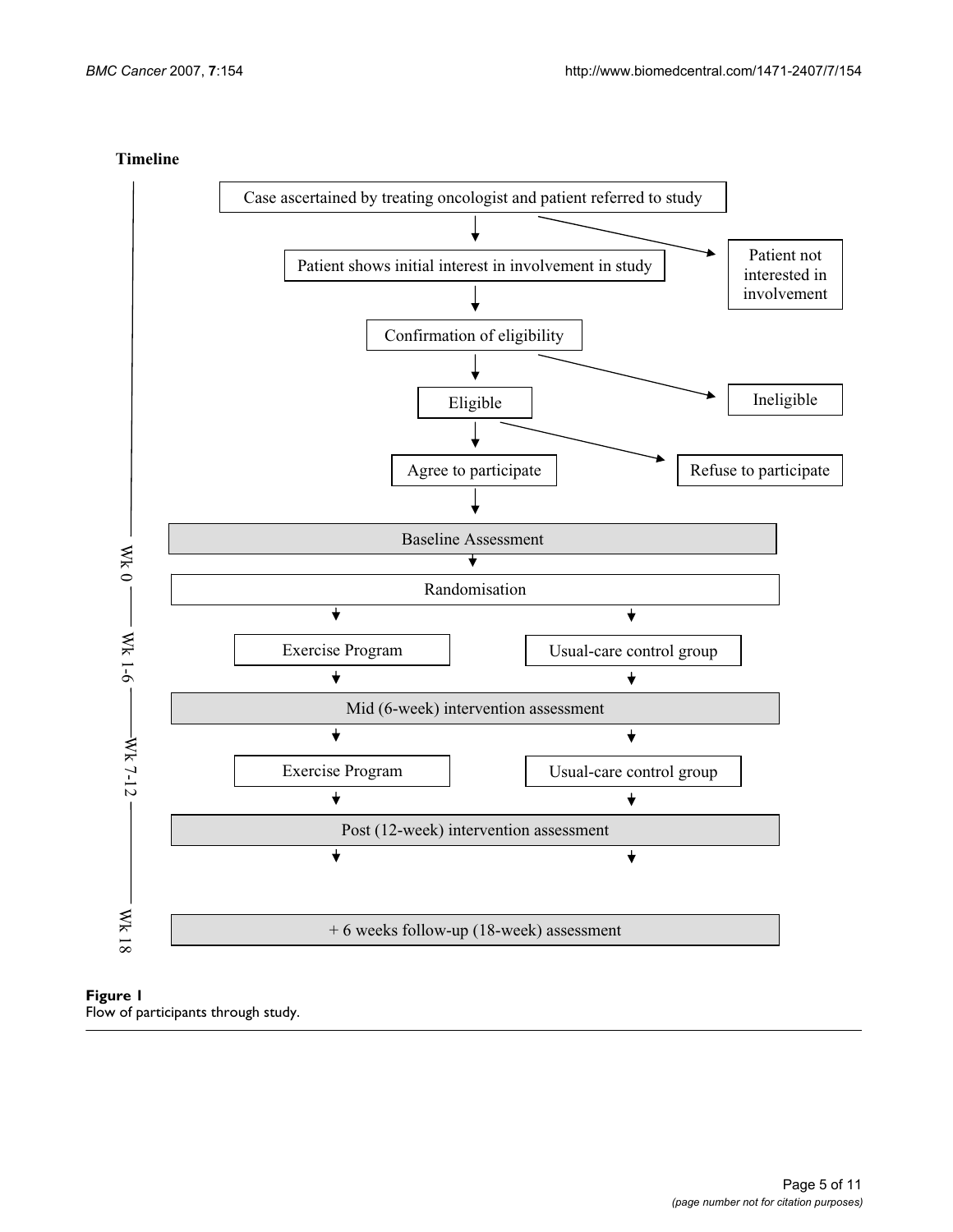reserve or a Rating of Perceived Exertion [RPE] of 11–12) and will increase to a 'high' intensity (approximating 70– 80% of heart rate reserve or a RPE of 15–16) as the participant is able over the 12-week exercise program. Although the exercise 'goal' (i.e. to complete sessions of 40 minutes at 'high' intensity) is identical for all participants, the exercise prescription for each session will be individually tailored to each participant. Therefore, some participants may reach their exercise 'goal' earlier than others. The framework for progression of the prescribed exercise intensity and duration will be based on ACSM's exercise prescription guidelines for both general [52] and chronic disease populations [53].

The exercise physiologist will reassess and progress each EX participant's exercise prescription throughout sessions, increasing the duration and intensity of the sessions as the participant is willing and able. Both heart rate and RPE will be used concurrently and as appropriate for each participant. Exercise prescription is recognised as an 'art' which involves the combination of objective and subjective indices [52]. The concurrent use of heart rate and perceived exertion more accurately achieves targeted work rates than either measure alone, and RPE alone has been shown to be effective in achieving a training effect that does not differ significantly from that of heart rate alone [54].

Heart rate will be recorded throughout the session by a heart rate monitor (Polar s610i, Polar Electro Oy, Finland) at 5-second epochs, and the participant's selfreported RPE will be recorded by the exercise physiologist at 5-minute intervals.

# *Control Group*

The CG will receive 'usual-care' during the course of the study. Usual care after adjuvant chemotherapy for CRC patients is generally a single follow-up visit with the treating oncologist 6 months after completion of treatment. From baseline testing until the final assessment at the 18 week follow-up, CG participants will be instructed to maintain their current physical activity level. To reduce attrition, CG participants will be offered the exercise program after the 18-week follow-up assessment.

# *Outcome measures*

The exercise program will last for 12 weeks, with all outcomes assessed at baseline, mid-intervention, post-intervention, and 6-week follow-up (0, 6, 12 and 18 weeks, see table 1) unless otherwise stated. A summary of the tool to be used for each outcome is described in table 2.

# *Cardio-respiratory fitness*

Cardio-respiratory fitness will be indirectly assessed using the Modified Bruce Treadmill protocol, which is a submaximal incremental exercise test [52]. Treadmill protocols are popular in clinical testing because walking is a familiar activity and uses a large muscle mass [55]. The Modified Bruce Protocol is similar to the widely used Bruce protocol; however, the treadmill is initially horizontal rather than uphill, with the slope increasing to a 5%, 10% and 12% gradient in the 2nd, 3rd and 4th stages respectively. Additionally, the first three stages are conducted at a constant speed of 2.7 km/hr and with only the  $4<sup>th</sup>$  stage increasing in speed (to 4 km/hr) [52]. These modifications in protocol are important for older and deconditioned populations, as the modifications increase the likelihood of participants reaching an optimal test duration of 8–12 minutes [56] before volitional fatigue or heart rate targets require test termination (test terminates when heart rate =  $85\%$  of  $[220 - age]$ .

Clinical populations often do not meet the 'steady-state' heart rate requirement of VO2 prediction from submaximal exercise testing [55]. For this reason, the results of the treadmill test will be reported as heart rate at the end of the second stage of the test, as well as the estimated oxygen cost (ie metabolic equivalent [METs]) for the last stage completed [57]. Additionally, to ensure that comprehensive fitness data are available for all participants, the 6 minute walk test [58] will be performed by each participant after attempting the Modified Bruce Protocol. Participants will have a rest of 15 minutes between these tests, during which time they will complete written components of the assessment. The 6-minute walk test is a validated, simple and safe test, often used with chronic heart failure and chronic obstructive pulmonary disease patients to assess the effects of a rehabilitation program [59].

# *Biomarkers of health*

Within 3 days of each assessment, participants will attend a convenient, accredited pathology laboratory where blood will be drawn from an antecubital vein by qualified staff. To minimise acute responses and diurnal fluctuations, blood tests will occur at least 48 hours after exercise and between 7:30–10:00 am (participants will be asked to schedule all their tests for approximately the same time of day). All blood tests will be preceded by an overnight (12 hour) fast.

IGF-1 and IGFBP-3 will be measured at each assessment time point. All analyses will be performed by one pathology laboratory. Blood samples will also be stored at -70°C for further analyses at a later date, if funding allows.

# *Fatigue*

Fatigue will be assessed by the 13-item Fatigue Scale (FACT-FS) of the FACIT measurement system [60]. The FACT-FS was developed specifically for the cancer popula-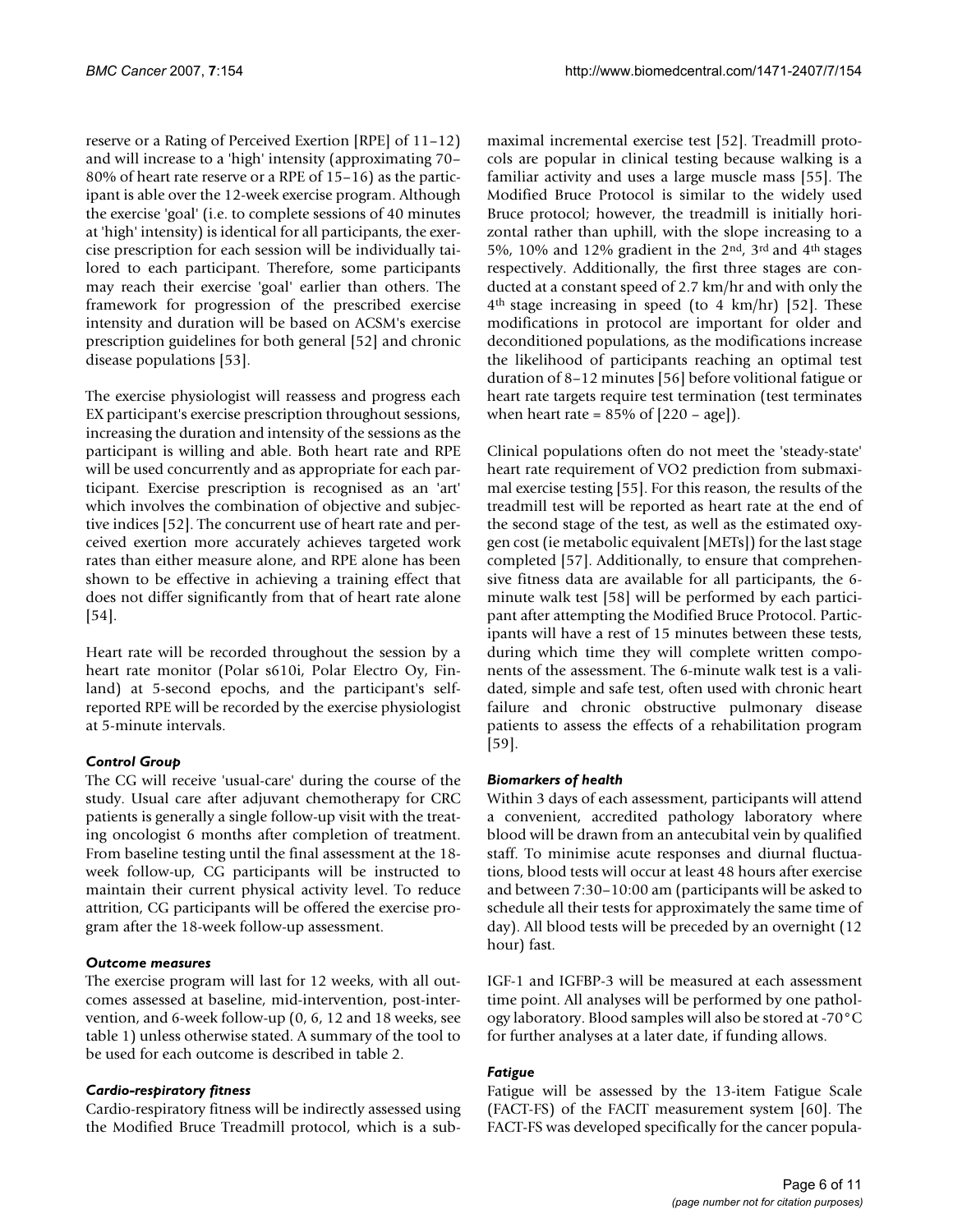| Variable                                                                                                                                     | No. of items    | <b>Baseline</b> | mid-int        | post-int       | fw             |
|----------------------------------------------------------------------------------------------------------------------------------------------|-----------------|-----------------|----------------|----------------|----------------|
| <b>Primary and Secondary outcomes</b>                                                                                                        |                 |                 |                |                |                |
| Fatigue (FACIT-fatigue) [60]                                                                                                                 | $\overline{13}$ | $\mathsf Q$     | Q              | Q              | Q              |
| QoL standard (SF-36) [62]                                                                                                                    | 36              | Q               | Q              | $\mathsf Q$    | Q              |
| physical functioning                                                                                                                         | 10              | Q               | Q              | Q              | Q              |
| social functioning                                                                                                                           | $\overline{2}$  | Q               | Q              | Q              | Q              |
| role limitations - physical                                                                                                                  | $\overline{4}$  | Q               | Q              | Q              | Q              |
| role limitations - emotional                                                                                                                 | 3               | Q               | Q              | Q              | Q              |
| general medical health                                                                                                                       | 5               | Q               | Q              | Q              | Q              |
| bodily pain                                                                                                                                  | $\overline{2}$  | Q               | Q              | Q              | Q              |
| vitality                                                                                                                                     | $\overline{4}$  | Q               | Q              | Q              | Q              |
| mental health                                                                                                                                | 5               | Q               | Q              | Q              | Q              |
| general medical perceptions                                                                                                                  | J.              | Q               | Q              | Q              | Q              |
| QoL cancer specific (EORTC QLQ-C30) [63]                                                                                                     | 30              | Q               | Q              | $\mathsf Q$    | Q              |
| physical                                                                                                                                     | 5               | Q               | Q              | $\mathsf Q$    | Q              |
| role                                                                                                                                         | $\overline{2}$  | Q               | Q              | Q              | Q              |
| cognitive                                                                                                                                    | $\overline{2}$  | Q               | Q              | Q              | Q              |
| emotional                                                                                                                                    | $\overline{4}$  | Q               | Q              | Q              | Q              |
| social                                                                                                                                       | $\overline{2}$  | Q               | Q              | Q              | Q              |
| fatigue                                                                                                                                      | 3               | Q               | Q              | Q              | Q              |
| pain                                                                                                                                         | $\overline{2}$  | Q               | Q              | $\mathsf Q$    | Q              |
| nausea and vomiting                                                                                                                          | $\overline{2}$  | Q               | Q              | Q              | $\mathsf Q$    |
| global health and QoL                                                                                                                        | $\overline{2}$  | $\circ$         | $\circ$        | Q              | $\circ$        |
| <b>Physical Fitness</b>                                                                                                                      |                 |                 |                |                |                |
| MET value for final stage completed and heart rate at<br>completion of second stage (Modified Bruce Submaximal<br><b>Treadmill Protocol)</b> | N/A             | EP              | EP             | EP             | EP             |
| Field Test (6-minute Walk Test)                                                                                                              | N/A             | EP              | EP             | EP             | EP             |
| Haematological Markers                                                                                                                       |                 |                 |                |                |                |
| Full blood count                                                                                                                             | N/A             | P               | P              | P              | P              |
| Full iron studies                                                                                                                            | N/A             | P               | P              | P              | P              |
| $IGF-I$                                                                                                                                      | N/A             | P               | P              | P              | P              |
| IGFBP-3                                                                                                                                      | N/A             | P               | P              | P              | P              |
| <b>Additional Measures</b>                                                                                                                   |                 |                 |                |                |                |
| Time since diagnosis                                                                                                                         | $\mathbf{I}$    | $Q + MR$        |                |                |                |
| Stage of disease                                                                                                                             | I               | $Q + MR$        |                |                |                |
| Socio-demographic variables                                                                                                                  | $\overline{10}$ | Q               |                |                |                |
| Physical Activity Behaviour                                                                                                                  |                 |                 |                |                |                |
| Self-report recall (Active Australia + history question)                                                                                     | $18 + 2$        | O+T             | T (no history) | T (no history) | T (no history) |
| PA Logbook                                                                                                                                   | 24              | LOG             | <b>LOG</b>     | LOG            | LOG            |
| BMI                                                                                                                                          | $\overline{2}$  | EP              | EP             | EP             | EP             |
| <b>WHR</b>                                                                                                                                   | $\overline{2}$  | EP              | EP             | EP             | EP             |

#### **Table 1: Outcome variables for effect evaluation**

Q = written questionnaire, EP = Exercise Physiologist (RS), LOG = self-report logbook, T = telephone-delivered questionnaire, P = pathology lab, MR = Medical Records, QoL = Quality of Life, BMI = Body Mass Index, WHR = Waist Hip Ratio

tion and has been shown to be valid and reliable in the general cancer population [60].

# *Quality of life*

As in a similar study by Adamsen et al [61], two quality of life (QoL) questionnaires, the SF-36 [62] and the EORTC QLQ-C30 [63], will be used to comprehensively cover the different aspects of physical and psychosocial well-being.

The two instruments assess QoL at slightly different time periods, with the SF-36 including questions about the current period (15 items), the last 4 weeks (20 items) and the past year (1 item). The EORTC QLQ-C30 focusses on the current period (5 items) and the past week (25 items).

The 36-item SF-36 is a frequently used measure of wellbeing in the general population, and it has been shown to be valid and reliable in cancer populations [64]. It contains eight subscales measuring general health concepts and one global health question. Five of the subscales (physical functioning, role limitations – physical, role limitations – emotional, social functioning, and bodily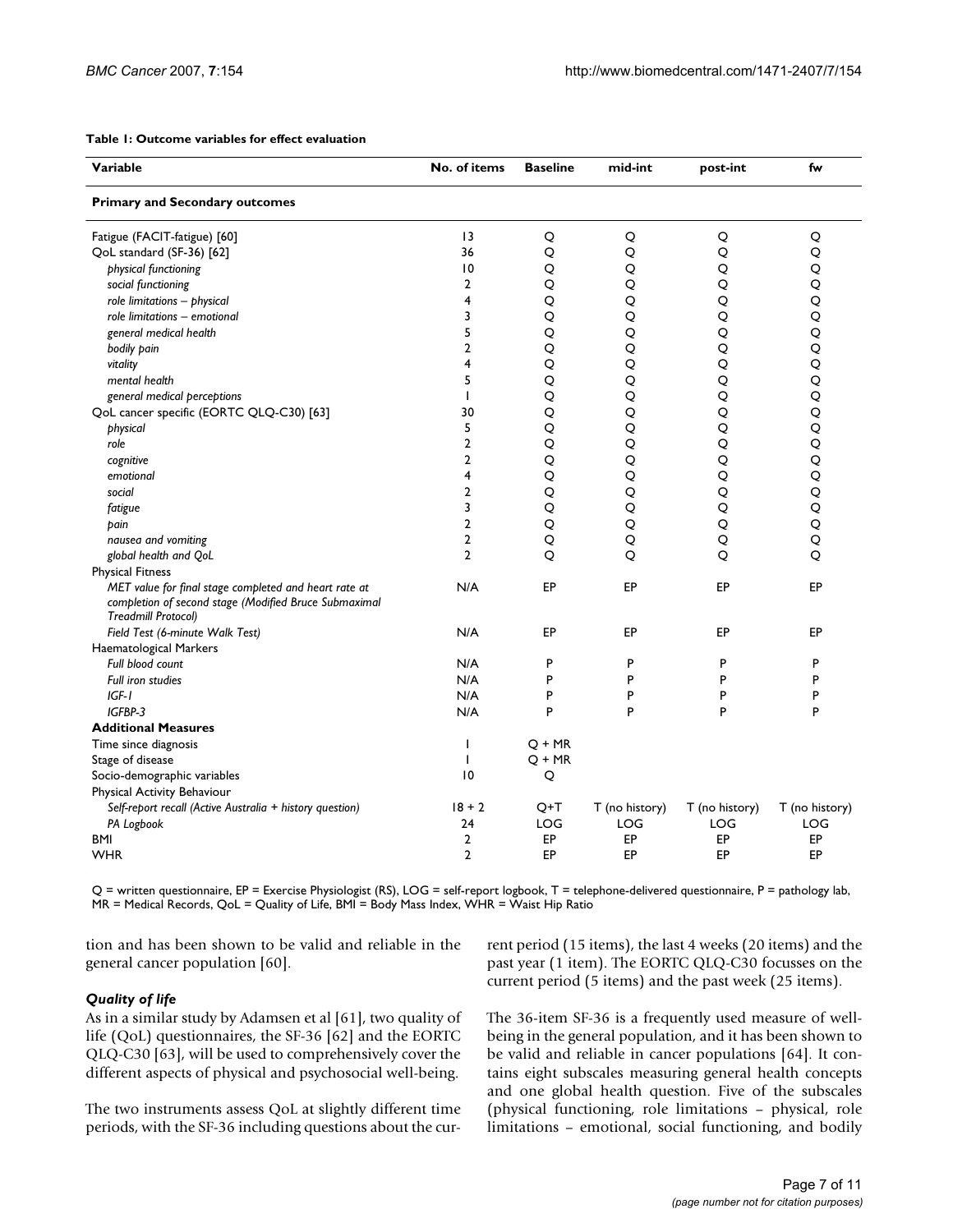**Table 2: Outcome variables for process evaluation**

| <b>Process evaluation outcome variables</b>      | <b>Before/during intervention</b> | Follow-up            |  |
|--------------------------------------------------|-----------------------------------|----------------------|--|
| <b>Attendance by patients</b>                    |                                   |                      |  |
| Number of sessions attended by each patient      | EP record                         |                      |  |
| Reason for stopping during the intervention      | Questionnaire                     |                      |  |
| <b>Adherence by patient</b>                      |                                   |                      |  |
| <b>Exercise intensity</b>                        | <b>RPF FP record</b>              |                      |  |
|                                                  | HR monitor download               |                      |  |
| Exercise duration: minutes                       | EP record                         |                      |  |
|                                                  | HR monitor download               |                      |  |
| <b>Safety</b>                                    |                                   |                      |  |
| Self report adverse effects (injury etc)         | EP record                         |                      |  |
| Full blood count                                 | <b>Blood</b> test                 | <b>Blood</b> test    |  |
| Anaemia (full iron studies)                      | <b>Blood</b> test                 | <b>Blood</b> test    |  |
| Opinion about the program (EX only)              |                                   |                      |  |
| Enjoyment of the program                         |                                   | Questionnaire        |  |
| Feelings about attending sessions                |                                   | Questionnaire        |  |
| Reasons for missed sessions                      |                                   | <b>Ouestionnaire</b> |  |
| Timing of the program                            |                                   | Questionnaire        |  |
| Benefits from the program                        |                                   | Ouestionnaire        |  |
| Plans to continue exercising                     |                                   | Questionnaire        |  |
| Favourite/least favourite aspects of the program |                                   | Questionnaire        |  |
| Recommending the program to other patients       |                                   | Questionnaire        |  |
| Recommendations for improvements                 |                                   | Questionnaire        |  |
| Other comments about the program                 |                                   | Questionnaire        |  |

EP = Exercise Physiologist (RS), EX = Exercise group, HR = Heart Rate, RPE = Rating of Perceived Exertion

pain) measure degree of dysfunction, and three (general health perceptions, vitality, and mental health) measure the full range from negative to positive health conditions.

The 30-item EORTC QLQ-C30 was developed specifically to measure health-related quality of life in cancer patients and includes assessment of symptoms and side effects. Six functional subscales (physical, role, cognitive, emotional, social functioning, and global QoL) and eight symptom subscales (fatigue, nausea/vomiting, pain, dyspnoea, insomnia, appetite loss, constipation, and diarrhoea) comprise the EORTC QLQ-C30 questionnaire. The EORTC QLQ-C30 has been shown to have good validity and reliability properties [63,65].

# *Feasibility*

#### *Program Acceptability*

Participant feedback about the ImPACT program will be collected using a structured written evaluation form at the post-intervention (12-week) assessment. EX participants will be asked how enjoyable they found the ImPACT Program (five-point scale: "*extremely enjoyable*"- "*not at all enjoyable*") and how they felt about attending the ImPACT Program (five-point scale: "*I looked forward to it all the time*"- "*I did not look forward to it at all*"). In addition, EX participants will be asked open-ended questions about the most and least enjoyable aspects of the ImPACT Program, any improvements they noticed in themselves since commencing the program, why they missed sessions, their opinion of the timing of the program with regard to treatment, whether they would recommend it to other cancer survivors, and whether they intend to continue exercising. Finally, participants will be asked if they would have preferred that the ImPACT Program had been 1) a groupbased, 2) an exercise program to do on their own, 3) as offered – they liked the program as it was, or 4) OTHER (asked to specify). They will be given the opportunity to write any other comments about their experiences in or perceptions of the program.

# *Adherence and Compliance*

Adherence to the ImPACT Program will be defined as EX participants' attendance at the exercise sessions, whereas compliance will be defined as how closely they follow their individualised exercise prescription for duration and intensity at each exercise session. Attendance will be monitored by the supervising exercise physiologist. Compliance with the prescribed program will be measured subjectively using RPE and objectively by the downloadable heart rate monitors. Every 5 minutes the supervising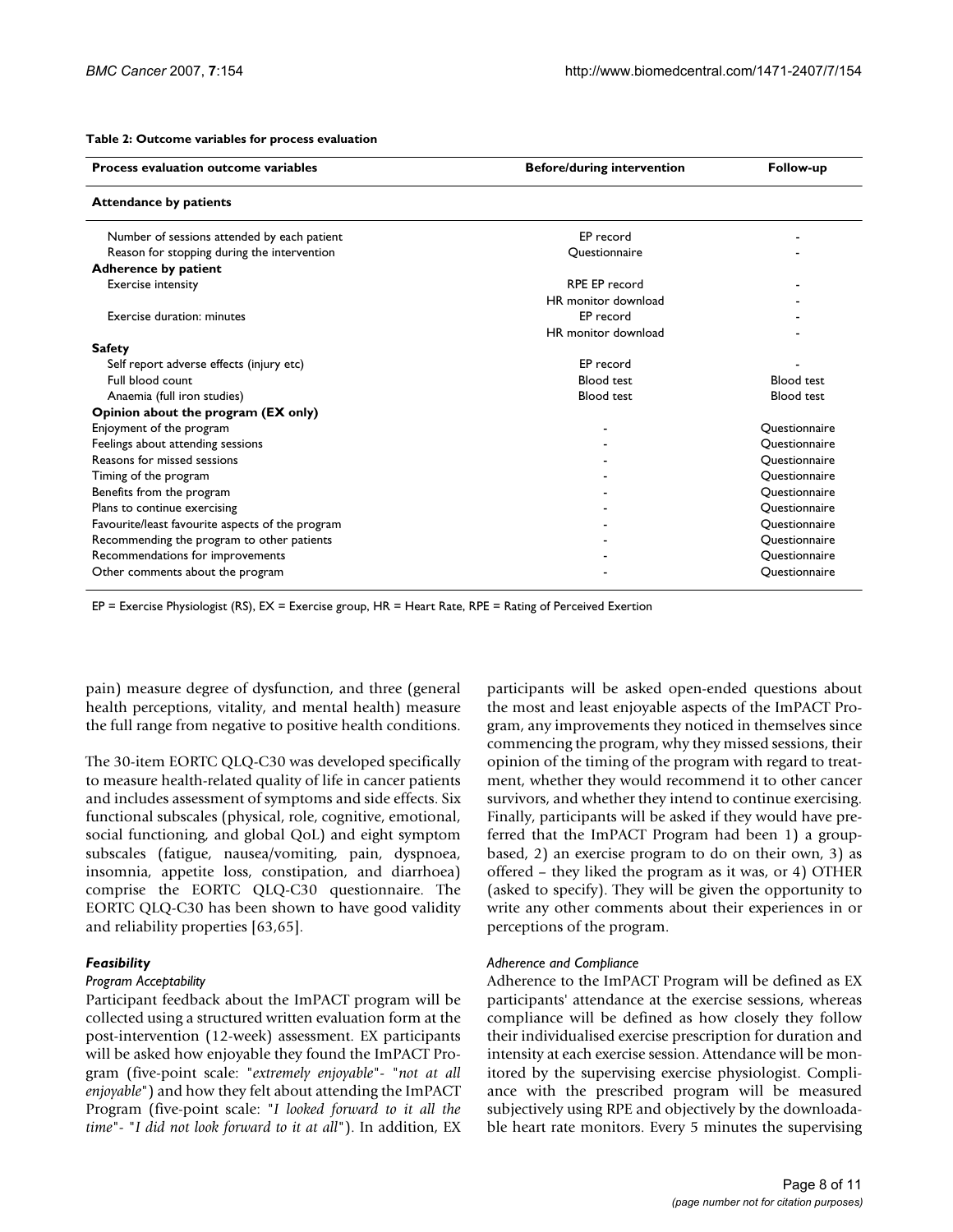exercise physiologist will ask participants to state their RPE, which will be recorded on the supervisor's record sheet.

# *Safety*

An adverse event will be defined as any adverse change from a participant's baseline condition, regardless of whether it is considered related to exercise training [32]. In addition to participant self-report of adverse effects on an ad hoc basis, haematological parameters will be assessed at 0, 6, 12 and 18 weeks. Analysis of full blood count and full iron studies will allow monitoring of participants' general health and identification of any participants whose health would be compromised by continued involvement. Results of the full iron studies will also be used to ensure that participants are not anaemic, as anaemia could confound self-report fatigue scores [66]. These analyses will also provide the opportunity to identify any differences in haematological parameters between study groups. The protocol for these analyses is the same as previously described for the biomarkers.

# *Additional Measures*

Additional variables will be assessed to gain a better understanding of the participants and to allow for a comparison between groups. Socio-demographic characteristics (gender, age, marital status, living arrangements, education level and occupation) will be measured by selfreport at baseline. Health-related variables (eg disease status, time since diagnosis, type of treatment, time since treatment and other chronic conditions) will be assessed at baseline by self-report and, if consent is given, confirmed by a review of medical records. Descriptive characteristics (weight, height, waist and hip circumference) will be measured at each assessment and used to calculate body mass index and waist-hip ratio.

# *Physical Activity*

Although not a primary outcome, physical activity behaviour will be assessed at baseline, mid-intervention, postintervention and 6-week follow-up. These data will be used to compare physical activity levels between the study groups and identify potentially contaminating levels of physical activity external to the intervention. A physical activity logbook, detailing sedentary, light, moderate and high intensity physical activity lasting at least 10 minutes per bout during the previous week, will be completed by all participants for the week after each of the four assessments. Diaries and logbooks require intensive effort from participants, but the data collected are comprehensive and represent the only way to measure all forms of activity, including transport, work, home and leisure-time activity [67]. In case there is poor compliance with the diaries, physical activity will also be measured with the validated Active Australia questionnaire [68-70], administered by telephone the week after each assessment.

Additionally, supplementary questions, developed by the researchers based on physical activity categories described by Hayes et al [71], will be asked to investigate participants' recall of their physical activity level both in the year before their cancer diagnosis and during cancer treatment ("*no physsical activity", "sporadic or limited physical activity", "regular physical activity"*). These supplementary questions will be asked in the baseline questionnaire and then again a week later during the administration of the Active Australia survey, to evaluate the test-retest reliability of the questions.

# *Data Analysis*

Descriptive techniques will be used to characterise study participants. Data collected for the impact evaluation will be analysed according to intention-to-treat and per-protocol principles. Specifically, differences between EX and CG in changes in the outcome variables between baseline and the 6-, 12- and 18-week assessments will be analysed using linear regression models. EX participants will be included in the per-protocol analysis if they attend 90% of the exercise sessions. Data collected for the process evaluation will be analysed using both quantitative and qualitative techniques.

# **Discussion**

As improvements in CRC detection and treatment continue to extend the lives of CRC patients, increased attention has been given to improving the lives of survivors. Although exercise interventions have shown some promise in attenuating treatment side-effects in other cancer populations, no study to-date has looked at the benefit of a supervised exercise program in the rehabilitation of CRC survivors immediately following the completion of adjuvant treatment. The results of this study will provide valuable insight into the role that a supervised exercise program could play in improving quality of life after CRC.

# **Competing interests**

The author(s) declare that they have no competing interests.

# **Authors' contributions**

RS developed the idea for the study. RS, WB, KH and EE were involved in further developing the protocol. RS was responsible for drafting the manuscript and will implement the protocol and collect the data. All authors contributed to the final manuscript.

# **Acknowledgements**

This research is funded in part by a grant from the Wesley Research Institute. RS is supported by a Postgraduate Research Scholarship from The University of Queensland. KH is supported by a NHMRC program grant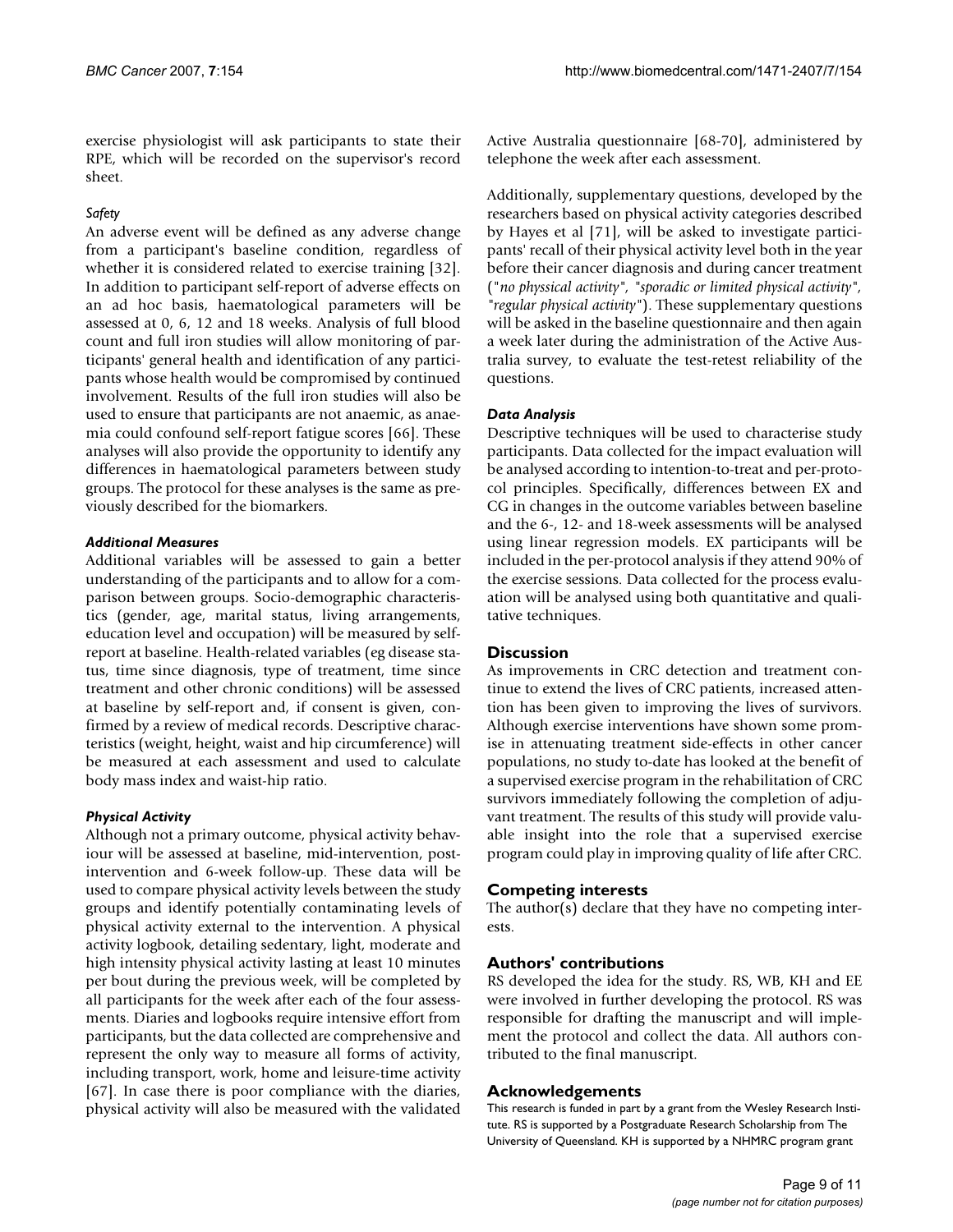(grant no. 301200) in physical activity and health at The University of Queensland, School of Human Movement Studies.

#### **References**

- 1. Parkin DM, Bray F, Ferlay J, Pisani P: **[Global cancer statistics,](http://www.ncbi.nlm.nih.gov/entrez/query.fcgi?cmd=Retrieve&db=PubMed&dopt=Abstract&list_uids=15761078) [2002.](http://www.ncbi.nlm.nih.gov/entrez/query.fcgi?cmd=Retrieve&db=PubMed&dopt=Abstract&list_uids=15761078)** *CA Cancer J Clin* 2005, **55(2):**74-108.
- 2. Baker F, Denniston M, Smith T, West MM: **[Adult cancer survivors:](http://www.ncbi.nlm.nih.gov/entrez/query.fcgi?cmd=Retrieve&db=PubMed&dopt=Abstract&list_uids=16258929) [how are they faring?](http://www.ncbi.nlm.nih.gov/entrez/query.fcgi?cmd=Retrieve&db=PubMed&dopt=Abstract&list_uids=16258929)** *Cancer* 2005, **104(11 Suppl):**2565-2576.
- 3. Jansman FG, Sleijfer DT, de Graaf JC, Coenen JL, Brouwers JR: **[Man](http://www.ncbi.nlm.nih.gov/entrez/query.fcgi?cmd=Retrieve&db=PubMed&dopt=Abstract&list_uids=11419562)[agement of chemotherapy-induced adverse effects in the](http://www.ncbi.nlm.nih.gov/entrez/query.fcgi?cmd=Retrieve&db=PubMed&dopt=Abstract&list_uids=11419562) [treatment of colorectal cancer.](http://www.ncbi.nlm.nih.gov/entrez/query.fcgi?cmd=Retrieve&db=PubMed&dopt=Abstract&list_uids=11419562)** *Drug Saf* 2001, **24(5):**353-367.
- 4. Pinto BM, Trunzo JJ: **[Health behaviors during and after a cancer](http://www.ncbi.nlm.nih.gov/entrez/query.fcgi?cmd=Retrieve&db=PubMed&dopt=Abstract&list_uids=16247806) [diagnosis.](http://www.ncbi.nlm.nih.gov/entrez/query.fcgi?cmd=Retrieve&db=PubMed&dopt=Abstract&list_uids=16247806)** *Cancer* 2005, **104(11 Suppl):**2614-2623.
- 5. Courneya KS, Friedenreich CM: **[Framework PEACE: an organi](http://www.ncbi.nlm.nih.gov/entrez/query.fcgi?cmd=Retrieve&db=PubMed&dopt=Abstract&list_uids=11761343)[zational model for examining physical exercise across the](http://www.ncbi.nlm.nih.gov/entrez/query.fcgi?cmd=Retrieve&db=PubMed&dopt=Abstract&list_uids=11761343) [cancer experience.](http://www.ncbi.nlm.nih.gov/entrez/query.fcgi?cmd=Retrieve&db=PubMed&dopt=Abstract&list_uids=11761343)** *Ann Behav Med* 2001, **23(4):**263-272.
- 6. Courneya KS: **[Exercise in cancer survivors: an overview of](http://www.ncbi.nlm.nih.gov/entrez/query.fcgi?cmd=Retrieve&db=PubMed&dopt=Abstract&list_uids=14600549) [research.](http://www.ncbi.nlm.nih.gov/entrez/query.fcgi?cmd=Retrieve&db=PubMed&dopt=Abstract&list_uids=14600549)** *Med Sci Sports Exerc* 2003, **35(11):**1846-1852.
- 7. Stanton AL, Ganz PA, Rowland JH, Meyerowitz BE, Krupnick JL, Sears SR: **[Promoting adjustment after treatment for cancer.](http://www.ncbi.nlm.nih.gov/entrez/query.fcgi?cmd=Retrieve&db=PubMed&dopt=Abstract&list_uids=16247779)** *Cancer* 2005, **104(11 Suppl):**2608-2613.
- 8. Pedersen BK, Saltin B: **[Evidence for prescribing exercise as ther](http://www.ncbi.nlm.nih.gov/entrez/query.fcgi?cmd=Retrieve&db=PubMed&dopt=Abstract&list_uids=16451303)[apy in chronic disease.](http://www.ncbi.nlm.nih.gov/entrez/query.fcgi?cmd=Retrieve&db=PubMed&dopt=Abstract&list_uids=16451303)** *Scand J Med Sci Sports* 2006, **16 Suppl 1:**3-63.
- 9. Galvao DA, Newton RU: **[Review of exercise intervention stud](http://www.ncbi.nlm.nih.gov/entrez/query.fcgi?cmd=Retrieve&db=PubMed&dopt=Abstract&list_uids=15681536)[ies in cancer patients.](http://www.ncbi.nlm.nih.gov/entrez/query.fcgi?cmd=Retrieve&db=PubMed&dopt=Abstract&list_uids=15681536)** *J Clin Oncol* 2005, **23(4):**899-909.
- 10. Irwin ML, Ainsworth BE: **[Physical activity interventions follow](http://www.ncbi.nlm.nih.gov/entrez/query.fcgi?cmd=Retrieve&db=PubMed&dopt=Abstract&list_uids=15069762)[ing cancer diagnosis: methodologic challenges to delivery](http://www.ncbi.nlm.nih.gov/entrez/query.fcgi?cmd=Retrieve&db=PubMed&dopt=Abstract&list_uids=15069762) [and assessment.](http://www.ncbi.nlm.nih.gov/entrez/query.fcgi?cmd=Retrieve&db=PubMed&dopt=Abstract&list_uids=15069762)** *Cancer Invest* 2004, **22(1):**30-50.
- 11. Friedenreich CM, Orenstein MR: **[Physical activity and cancer](http://www.ncbi.nlm.nih.gov/entrez/query.fcgi?cmd=Retrieve&db=PubMed&dopt=Abstract&list_uids=12421870) [prevention: etiologic evidence and biological mechanisms.](http://www.ncbi.nlm.nih.gov/entrez/query.fcgi?cmd=Retrieve&db=PubMed&dopt=Abstract&list_uids=12421870)** *J Nutr* 2002, **132(11 Suppl):**3456S-3464S.
- 12. Friedenreich CM: **[Physical activity and cancer prevention: from](http://www.ncbi.nlm.nih.gov/entrez/query.fcgi?cmd=Retrieve&db=PubMed&dopt=Abstract&list_uids=11319168) [observational to intervention research.](http://www.ncbi.nlm.nih.gov/entrez/query.fcgi?cmd=Retrieve&db=PubMed&dopt=Abstract&list_uids=11319168)** *Cancer Epidemiol Biomarkers Prev* 2001, **10(4):**287-301.
- 13. Courneya KS, Mackey JR, Jones LW: **Coping with cancer: can exercise help? (Comment faire face au cancer.).** *Physician and sportsmedicine (New York)* 2000, **28(5):**49-51;55-56;66-68;71;73.
- 14. Courneya KS, Friedenreich CM: **[Physical exercise and quality of](http://www.ncbi.nlm.nih.gov/entrez/query.fcgi?cmd=Retrieve&db=PubMed&dopt=Abstract&list_uids=10499138) [life following cancer diagnosis: a literature review.](http://www.ncbi.nlm.nih.gov/entrez/query.fcgi?cmd=Retrieve&db=PubMed&dopt=Abstract&list_uids=10499138)** *Ann Behav Med* 1999, **21(2):**171-179.
- 15. Stricker CT, Drake D, Hoyer KA, Mock V: **[Evidence-based prac](http://www.ncbi.nlm.nih.gov/entrez/query.fcgi?cmd=Retrieve&db=PubMed&dopt=Abstract&list_uids=15378097)[tice for fatigue management in adults with cancer: exercise](http://www.ncbi.nlm.nih.gov/entrez/query.fcgi?cmd=Retrieve&db=PubMed&dopt=Abstract&list_uids=15378097) [as an intervention.](http://www.ncbi.nlm.nih.gov/entrez/query.fcgi?cmd=Retrieve&db=PubMed&dopt=Abstract&list_uids=15378097)** *Oncol Nurs Forum* 2004, **31(5):**963-976.
- 16. Lucia A, Earnest C, Perez M: **Cancer-related fatigue: can exer-**<br> **cise physiology assist oncologists?** Lancet Oncol 2003,  $cise$  physiology assist oncologists? **4(10):**616-625.
- 17. McTiernan A: **[Physical activity after cancer: physiologic out](http://www.ncbi.nlm.nih.gov/entrez/query.fcgi?cmd=Retrieve&db=PubMed&dopt=Abstract&list_uids=15069764)[comes.](http://www.ncbi.nlm.nih.gov/entrez/query.fcgi?cmd=Retrieve&db=PubMed&dopt=Abstract&list_uids=15069764)** *Cancer Invest* 2004, **22(1):**68-81.
- 18. Fairey AS, Courneya KS, Field CJ, Mackey JR: **[Physical exercise and](http://www.ncbi.nlm.nih.gov/entrez/query.fcgi?cmd=Retrieve&db=PubMed&dopt=Abstract&list_uids=11900239) [immune system function in cancer survivors: a comprehen](http://www.ncbi.nlm.nih.gov/entrez/query.fcgi?cmd=Retrieve&db=PubMed&dopt=Abstract&list_uids=11900239)[sive review and future directions.](http://www.ncbi.nlm.nih.gov/entrez/query.fcgi?cmd=Retrieve&db=PubMed&dopt=Abstract&list_uids=11900239)** *Cancer* 2002, **94(2):**539-551.
- 19. Schmitz KH, Holtzman J, Courneya KS, Masse LC, Duval S, Kane R: **[Controlled physical activity trials in cancer survivors: a sys](http://www.ncbi.nlm.nih.gov/entrez/query.fcgi?cmd=Retrieve&db=PubMed&dopt=Abstract&list_uids=16030088)[tematic review and meta-analysis.](http://www.ncbi.nlm.nih.gov/entrez/query.fcgi?cmd=Retrieve&db=PubMed&dopt=Abstract&list_uids=16030088)** *Cancer Epidemiol Biomarkers Prev* 2005, **14(7):**1588-1595.
- 20. Meyerhardt JA, Giovannucci EL, Holmes MD, Chan AT, Chan JA, Colditz GA, Fuchs CS: **[Physical activity and survival after color](http://www.ncbi.nlm.nih.gov/entrez/query.fcgi?cmd=Retrieve&db=PubMed&dopt=Abstract&list_uids=16822844)[ectal cancer diagnosis.](http://www.ncbi.nlm.nih.gov/entrez/query.fcgi?cmd=Retrieve&db=PubMed&dopt=Abstract&list_uids=16822844)** *J Clin Oncol* 2006, **24(22):**3527-3534.
- 21. Meyerhardt JA, Heseltine D, Niedzwiecki D, Hollis D, Saltz LB, Mayer RJ, Thomas J, Nelson H, Whittom R, Hantel A, Schilsky RL, Fuchs CS: **Impact of physical activity on cancer recurrence and survival [in patients with stage III colon cancer: findings from CALGB](http://www.ncbi.nlm.nih.gov/entrez/query.fcgi?cmd=Retrieve&db=PubMed&dopt=Abstract&list_uids=16822843) [89803.](http://www.ncbi.nlm.nih.gov/entrez/query.fcgi?cmd=Retrieve&db=PubMed&dopt=Abstract&list_uids=16822843)** *J Clin Oncol* 2006, **24(22):**3535-3541.
- 22. Giovannucci E: **[Insulin, insulin-like growth factors and colon](http://www.ncbi.nlm.nih.gov/entrez/query.fcgi?cmd=Retrieve&db=PubMed&dopt=Abstract&list_uids=11694656) [cancer: a review of the evidence.](http://www.ncbi.nlm.nih.gov/entrez/query.fcgi?cmd=Retrieve&db=PubMed&dopt=Abstract&list_uids=11694656)** *J Nutr* 2001, **131(11 Suppl):**3109S-20S.
- 23. Sandhu MS, Dunger DB, Giovannucci EL: **[Insulin, insulin-like](http://www.ncbi.nlm.nih.gov/entrez/query.fcgi?cmd=Retrieve&db=PubMed&dopt=Abstract&list_uids=12096082) [growth factor-I \(IGF-I\), IGF binding proteins, their biologic](http://www.ncbi.nlm.nih.gov/entrez/query.fcgi?cmd=Retrieve&db=PubMed&dopt=Abstract&list_uids=12096082) [interactions, and colorectal cancer.](http://www.ncbi.nlm.nih.gov/entrez/query.fcgi?cmd=Retrieve&db=PubMed&dopt=Abstract&list_uids=12096082)** *J Natl Cancer Inst* 2002, **94(13):**972-980.
- 24. Haydon AM, Macinnis RJ, English DR, Morris H, Giles GG: **[Physical](http://www.ncbi.nlm.nih.gov/entrez/query.fcgi?cmd=Retrieve&db=PubMed&dopt=Abstract&list_uids=16299029) activity, insulin-like growth factor 1, insulin-like growth fac[tor binding protein 3, and survival from colorectal cancer.](http://www.ncbi.nlm.nih.gov/entrez/query.fcgi?cmd=Retrieve&db=PubMed&dopt=Abstract&list_uids=16299029)** *Gut* 2006, **55(5):**689-694.
- 25. Fairey AS, Courneya KS, Field CJ, Bell GJ, Jones LW, Mackey JR: **Effects of exercise training on fasting insulin, insulin resistance, insulin-like growth factors, and insulin-like growth fac[tor binding proteins in postmenopausal breast cancer](http://www.ncbi.nlm.nih.gov/entrez/query.fcgi?cmd=Retrieve&db=PubMed&dopt=Abstract&list_uids=12917202) [survivors: a randomized controlled trial.](http://www.ncbi.nlm.nih.gov/entrez/query.fcgi?cmd=Retrieve&db=PubMed&dopt=Abstract&list_uids=12917202)** *Cancer Epidemiol Biomarkers Prev* 2003, **12(8):**721-727.
- 26. Matthews CE, Wilcox S, Hanby CL, Der Ananian C, Heiney SP, Gebretsadik T, Shintani A: **[Evaluation of a 12-week home-based](http://www.ncbi.nlm.nih.gov/entrez/query.fcgi?cmd=Retrieve&db=PubMed&dopt=Abstract&list_uids=17001492) [walking intervention for breast cancer survivors.](http://www.ncbi.nlm.nih.gov/entrez/query.fcgi?cmd=Retrieve&db=PubMed&dopt=Abstract&list_uids=17001492)** *Support Care Cancer* 2006.
- 27. Hutnick NA, Williams NI, Kraemer WJ, Orsega-Smith E, Dixon RH, Bleznak AD, Mastro AM: **[Exercise and lymphocyte activation](http://www.ncbi.nlm.nih.gov/entrez/query.fcgi?cmd=Retrieve&db=PubMed&dopt=Abstract&list_uids=16286849) [following chemotherapy for breast cancer.](http://www.ncbi.nlm.nih.gov/entrez/query.fcgi?cmd=Retrieve&db=PubMed&dopt=Abstract&list_uids=16286849)** *Med Sci Sports Exerc* 2005, **37(11):**1827-1835.
- 28. Schmitz KH, Ahmed RL, Hannan PJ, Yee D: **[Safety and efficacy of](http://www.ncbi.nlm.nih.gov/entrez/query.fcgi?cmd=Retrieve&db=PubMed&dopt=Abstract&list_uids=16030100) weight training in recent breast cancer survivors to alter [body composition, insulin, and insulin-like growth factor axis](http://www.ncbi.nlm.nih.gov/entrez/query.fcgi?cmd=Retrieve&db=PubMed&dopt=Abstract&list_uids=16030100) [proteins.](http://www.ncbi.nlm.nih.gov/entrez/query.fcgi?cmd=Retrieve&db=PubMed&dopt=Abstract&list_uids=16030100)** *Cancer Epidemiol Biomarkers Prev* 2005, **14(7):**1672-1680.
- 29. Fairey AS, Courneya KS, Field CJ, Bell GJ, Jones LW, Mackey JR: **[Ran](http://www.ncbi.nlm.nih.gov/entrez/query.fcgi?cmd=Retrieve&db=PubMed&dopt=Abstract&list_uids=15772062)[domized controlled trial of exercise and blood immune func](http://www.ncbi.nlm.nih.gov/entrez/query.fcgi?cmd=Retrieve&db=PubMed&dopt=Abstract&list_uids=15772062)[tion in postmenopausal breast cancer survivors.](http://www.ncbi.nlm.nih.gov/entrez/query.fcgi?cmd=Retrieve&db=PubMed&dopt=Abstract&list_uids=15772062)** *J Appl Physiol* 2005, **98(4):**1534-1540.
- Fairey AS, Courneya KS, Field CJ, Bell GJ, Jones LW, Martin BS, Mackey JR: **[Effect of exercise training on C-reactive protein in](http://www.ncbi.nlm.nih.gov/entrez/query.fcgi?cmd=Retrieve&db=PubMed&dopt=Abstract&list_uids=15922556) [postmenopausal breast cancer survivors: A randomized con](http://www.ncbi.nlm.nih.gov/entrez/query.fcgi?cmd=Retrieve&db=PubMed&dopt=Abstract&list_uids=15922556)[trolled trial.](http://www.ncbi.nlm.nih.gov/entrez/query.fcgi?cmd=Retrieve&db=PubMed&dopt=Abstract&list_uids=15922556)** *Brain Behav Immun* 2005.
- 31. Turner J, Hayes S, Reul-Hirche H: **[Improving the physical status](http://www.ncbi.nlm.nih.gov/entrez/query.fcgi?cmd=Retrieve&db=PubMed&dopt=Abstract&list_uids=15170652) [and quality of life of women treated for breast cancer: a pilot](http://www.ncbi.nlm.nih.gov/entrez/query.fcgi?cmd=Retrieve&db=PubMed&dopt=Abstract&list_uids=15170652) [study of a structured exercise intervention.](http://www.ncbi.nlm.nih.gov/entrez/query.fcgi?cmd=Retrieve&db=PubMed&dopt=Abstract&list_uids=15170652)** *J Surg Oncol* 2004, **86(3):**141-146.
- 32. Courneya KS, Mackey JR, Bell GJ, Jones LW, Field CJ, Fairey AS: **[Ran](http://www.ncbi.nlm.nih.gov/entrez/query.fcgi?cmd=Retrieve&db=PubMed&dopt=Abstract&list_uids=12721239)domized controlled trial of exercise training in postmeno[pausal breast cancer survivors: cardiopulmonary and quality](http://www.ncbi.nlm.nih.gov/entrez/query.fcgi?cmd=Retrieve&db=PubMed&dopt=Abstract&list_uids=12721239) [of life outcomes.](http://www.ncbi.nlm.nih.gov/entrez/query.fcgi?cmd=Retrieve&db=PubMed&dopt=Abstract&list_uids=12721239)** *J Clin Oncol* 2003, **21(9):**1660-1668.
- 33. McKenzie DC, Kalda AL: **[Effect of upper extremity exercise on](http://www.ncbi.nlm.nih.gov/entrez/query.fcgi?cmd=Retrieve&db=PubMed&dopt=Abstract&list_uids=12560436) [secondary lymphedema in breast cancer patients: a pilot](http://www.ncbi.nlm.nih.gov/entrez/query.fcgi?cmd=Retrieve&db=PubMed&dopt=Abstract&list_uids=12560436) [study.](http://www.ncbi.nlm.nih.gov/entrez/query.fcgi?cmd=Retrieve&db=PubMed&dopt=Abstract&list_uids=12560436)** *J Clin Oncol* 2003, **21(3):**463-466.
- 34. McTiernan A, Ulrich C, Kumai C, Bean D, Schwartz R, Mahloch J, Hastings R, Gralow J, Potter JD: **[Anthropometric and hormone](http://www.ncbi.nlm.nih.gov/entrez/query.fcgi?cmd=Retrieve&db=PubMed&dopt=Abstract&list_uids=9641491) [effects of an eight-week exercise-diet intervention in breast](http://www.ncbi.nlm.nih.gov/entrez/query.fcgi?cmd=Retrieve&db=PubMed&dopt=Abstract&list_uids=9641491) [cancer patients: results of a pilot study.](http://www.ncbi.nlm.nih.gov/entrez/query.fcgi?cmd=Retrieve&db=PubMed&dopt=Abstract&list_uids=9641491)** *Cancer Epidemiol Biomarkers Prev* 1998, **7(6):**477-481.
- 35. Segar ML, Katch VL, Roth RS, Garcia AW, Portner TI, Glickman SG, Haslanger S, Wilkins EG: **[The effect of aerobic exercise on self](http://www.ncbi.nlm.nih.gov/entrez/query.fcgi?cmd=Retrieve&db=PubMed&dopt=Abstract&list_uids=9460778)[esteem and depressive and anxiety symptoms among breast](http://www.ncbi.nlm.nih.gov/entrez/query.fcgi?cmd=Retrieve&db=PubMed&dopt=Abstract&list_uids=9460778) [cancer survivors.](http://www.ncbi.nlm.nih.gov/entrez/query.fcgi?cmd=Retrieve&db=PubMed&dopt=Abstract&list_uids=9460778)** *Oncol Nurs Forum* 1998, **25(1):**107-113.
- 36. Nieman DC, Cook VD, Henson DA, Suttles J, Rejeski WJ, Ribisl PM, Fagoaga OR, Nehlsen-Cannarella SL: **[Moderate exercise training](http://www.ncbi.nlm.nih.gov/entrez/query.fcgi?cmd=Retrieve&db=PubMed&dopt=Abstract&list_uids=7558532) [and natural killer cell cytotoxic activity in breast cancer](http://www.ncbi.nlm.nih.gov/entrez/query.fcgi?cmd=Retrieve&db=PubMed&dopt=Abstract&list_uids=7558532) [patients.](http://www.ncbi.nlm.nih.gov/entrez/query.fcgi?cmd=Retrieve&db=PubMed&dopt=Abstract&list_uids=7558532)** *Int J Sports Med* 1995, **16(5):**334-337.
- Peters C, Lotzerich H, Niemeier B, Schule K, Uhlenbruck G: [Influ](http://www.ncbi.nlm.nih.gov/entrez/query.fcgi?cmd=Retrieve&db=PubMed&dopt=Abstract&list_uids=8074446)**[ence of a moderate exercise training on natural killer cyto](http://www.ncbi.nlm.nih.gov/entrez/query.fcgi?cmd=Retrieve&db=PubMed&dopt=Abstract&list_uids=8074446)[toxicity and personality traits in cancer patients.](http://www.ncbi.nlm.nih.gov/entrez/query.fcgi?cmd=Retrieve&db=PubMed&dopt=Abstract&list_uids=8074446)** *Anticancer Res* 1994, **14(3A):**1033-1036.
- 38. Peters C, Lotzerich H, Niemeir B, Schule K, Uhlenbruck G: **[Exercise,](http://www.ncbi.nlm.nih.gov/entrez/query.fcgi?cmd=Retrieve&db=PubMed&dopt=Abstract&list_uids=7733630) [cancer and the immune response of monocytes.](http://www.ncbi.nlm.nih.gov/entrez/query.fcgi?cmd=Retrieve&db=PubMed&dopt=Abstract&list_uids=7733630)** *Anticancer Res* 1995, **15(1):**175-179.
- 39. Oldervoll LM, Kaasa S, Knobel H, Loge JH: **[Exercise reduces](http://www.ncbi.nlm.nih.gov/entrez/query.fcgi?cmd=Retrieve&db=PubMed&dopt=Abstract&list_uids=12504659) [fatigue in chronic fatigued Hodgkins disease survivors-](http://www.ncbi.nlm.nih.gov/entrez/query.fcgi?cmd=Retrieve&db=PubMed&dopt=Abstract&list_uids=12504659) [results from a pilot study.](http://www.ncbi.nlm.nih.gov/entrez/query.fcgi?cmd=Retrieve&db=PubMed&dopt=Abstract&list_uids=12504659)** *Eur J Cancer* 2003, **39(1):**57-63.
- 40. Burnham TR, Wilcox A: **[Effects of exercise on physiological and](http://www.ncbi.nlm.nih.gov/entrez/query.fcgi?cmd=Retrieve&db=PubMed&dopt=Abstract&list_uids=12471288) [psychological variables in cancer survivors.](http://www.ncbi.nlm.nih.gov/entrez/query.fcgi?cmd=Retrieve&db=PubMed&dopt=Abstract&list_uids=12471288)** *Med Sci Sports Exerc* 2002, **34(12):**1863-1867.
- 41. Na YM, Kim MY, Kim YK, Ha YR, Yoon DS: **[Exercise therapy](http://www.ncbi.nlm.nih.gov/entrez/query.fcgi?cmd=Retrieve&db=PubMed&dopt=Abstract&list_uids=10857523) [effect on natural killer cell cytotoxic activity in stomach can](http://www.ncbi.nlm.nih.gov/entrez/query.fcgi?cmd=Retrieve&db=PubMed&dopt=Abstract&list_uids=10857523)[cer patients after curative surgery.](http://www.ncbi.nlm.nih.gov/entrez/query.fcgi?cmd=Retrieve&db=PubMed&dopt=Abstract&list_uids=10857523)** *Arch Phys Med Rehabil* 2000, **81(6):**777-779.
- 42. Porock D, Kristjanson LJ, Tinnelly K, Duke T, Blight J: **[An exercise](http://www.ncbi.nlm.nih.gov/entrez/query.fcgi?cmd=Retrieve&db=PubMed&dopt=Abstract&list_uids=11019505) [intervention for advanced cancer patients experiencing](http://www.ncbi.nlm.nih.gov/entrez/query.fcgi?cmd=Retrieve&db=PubMed&dopt=Abstract&list_uids=11019505) [fatigue: a pilot study.](http://www.ncbi.nlm.nih.gov/entrez/query.fcgi?cmd=Retrieve&db=PubMed&dopt=Abstract&list_uids=11019505)** *J Palliat Care* 2000, **16(3):**30-36.
- 43. Durak EP, Lilly PC: **The application of an exercise and wellness program for cancer patients: A preliminary outcome report.** *Journal of strength and conditioning research* 1998, **12(3-6):**.
- 44. Dimeo FC, Tilmann MH, Bertz H, Kanz L, Mertelsmann R, Keul J: **[Aerobic exercise in the rehabilitation of cancer patients](http://www.ncbi.nlm.nih.gov/entrez/query.fcgi?cmd=Retrieve&db=PubMed&dopt=Abstract&list_uids=9128987)**